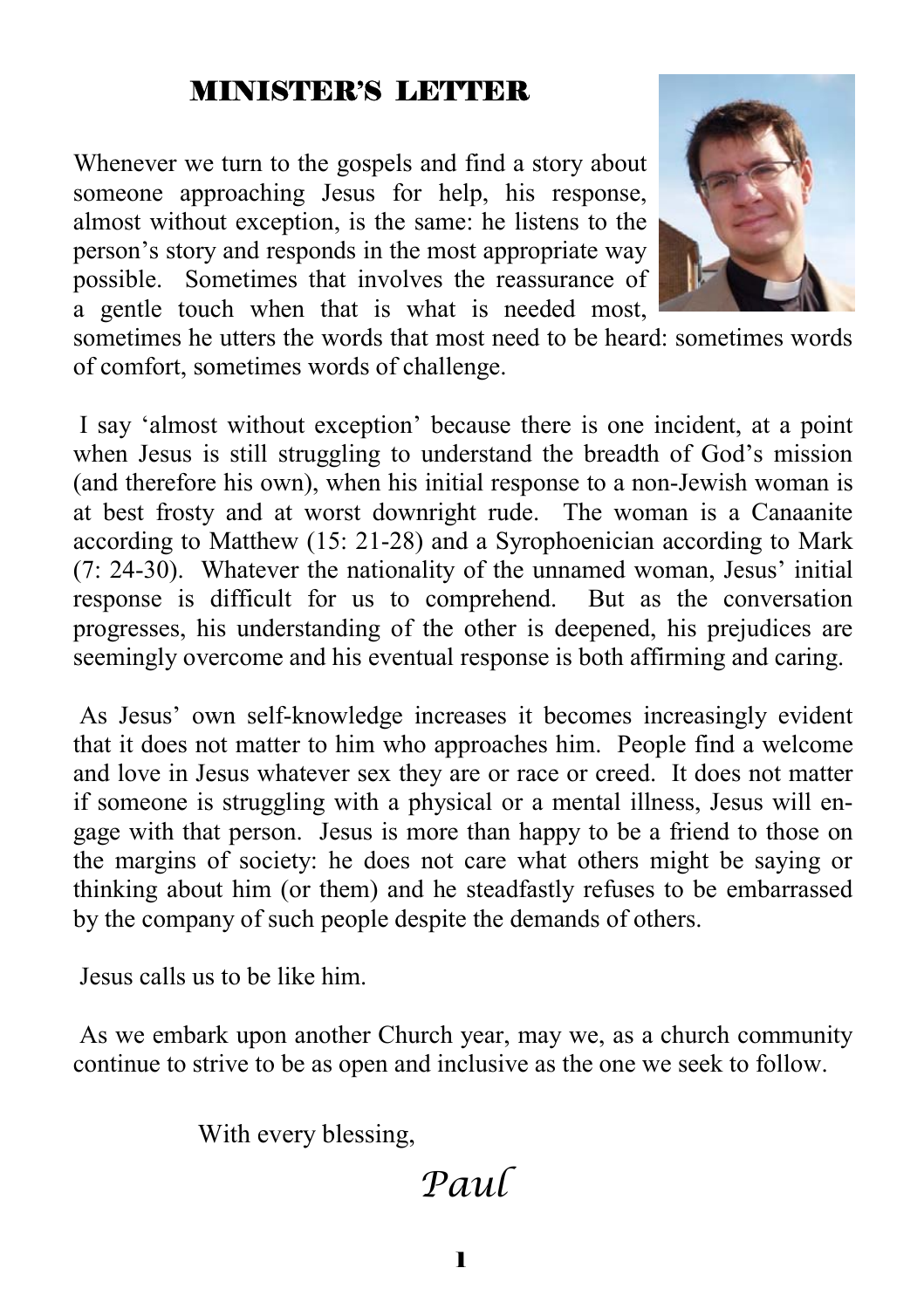## CHURCHES TOGETHER IN MERTON PARK

Since last year's report the committee of the Churches Together in Merton Park have continued meeting every two months. There have been changes in the committee membership. Pastor In Jung Kim and his daughter Annie from the Korean Church were welcomed in September 2010. Sadly Anne Fleming has stood down in July and replaced by Lisa Ashby who was also welcomed as one of St James' representatives. Rev Tom Kavanagh continues his role as Chairman and Father Graham Derriman is now the secretary.

The **Service of Healing and Reconciliation** took place at St Mary's Church on the 18th October which happened to be St Luke's day. There was a good representation from all 6 churches but more especially from the Korean Church. It is hoped that these services will be a twice yearly event arranged by each of the CTiMP. The next healing service will take place at Martin Way. (Date and time to be arranged).

The **Good Friday Witness** of the Anglican and Roman Catholic Churches at St James' Church was relatively poorly attended. It was suggested that in future the Churches might consider joining the Act of Witness at the Civic Centre at 11am led by the Churches Together in Morden. As in previous years Merton Park Baptist and Martin Way Methodist have a joint Service with Morden Baptist and Morden Park Baptist Churches on Good Friday.

As Churches Together the committee is keen to celebrate the **400th Anniversary of the King James Bible** this year. There was an opportunity at the **Service for the Week of Prayer for Christian Unity** to use the authorised version with effect. This Service, which was well attended took place at St John Fisher RC Church on the 23rd January. The Bible Society website (www.kingjamesbibletrust.org) revealed 23rd October as Bible Sunday so CTiMP will be presenting 'The Good Book' at St James' Church at 6pm.

At the beginning of this year a suggestion was made to support a **'Joint Venture'** (of the non-smoking type) as a fund raising event. St Mary's Church held an auction on the 5th February and offers or promises made from CTiMP and others helped raise more than £4000 toward St Mary's Scout project. It is one way in which each Church would benefit from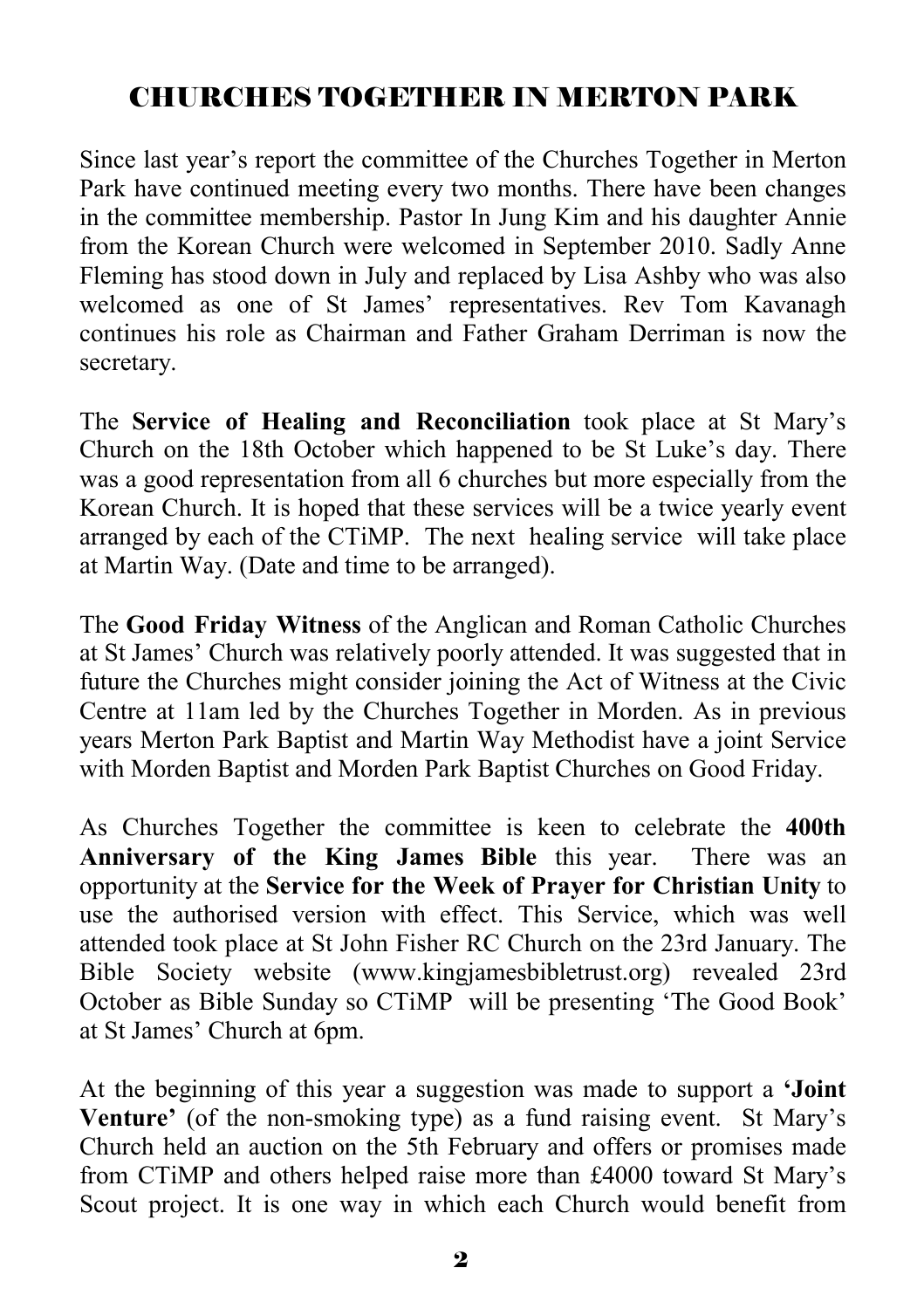becoming involved in different fund raising activites as a way of working together.

**Proposed Homeless Shelter in Merton** has been discussed at the CTiMP meetings in the past and more recently following last winter's extreme weather. Faith in Action, YMCA South West London and Wimbledon and BE Church Wimbledon are all proposing a 7 nights a week facility during the coldest nights of the year. Volunteers will be required from the local Churches and it is hoped that C.T.M.P. members will be proactive in encouraging a response to the needs of the proposed shelter.

Since **Christian CARE** grew out of a Lent group of the Merton Council of Churches, the present CTiMP members have benefitted greatly having CC's chairperson Gillian Thick on the committee. At each meeting Gillian gives an update on the activities as well as needs that arise. As a response to the increased number of families in need of subsistence at the beginning of the year, each of the 6 Churches collected food items to distribute to these families in the borough and was greatly appreciated.

## **Future plans and Dates for your diaries**

- **Special Service** to present 'The Good Book' and celebrate **the 400th Anniversary of the King James Bible** to be held on **Sunday 23rd October 2011 at 6pm**.
- The next **Church Unity Service** will be held at St Mary's Church on **23rd January 2012** during which members of the CTiMP group will be commissioned. As in previous years it will include invitations to a Service in each of the Churches during the Week of Prayer for Christian Unity 18th-25th January 2011
- Dates for the next Taiźe meetings held at St John Fisher Church at 8pm: Autumn term: 12th Sept; 10th Oct; 14th Nov and 12th Dec (shared meal)

Dennis Clark and Gwen Wildman are presently the representatives from Martin Way but anyone with an interest in ecumenicalism or have ideas about working together as Churches are most welcome. The next meeting will be on Thursday 15th September 2011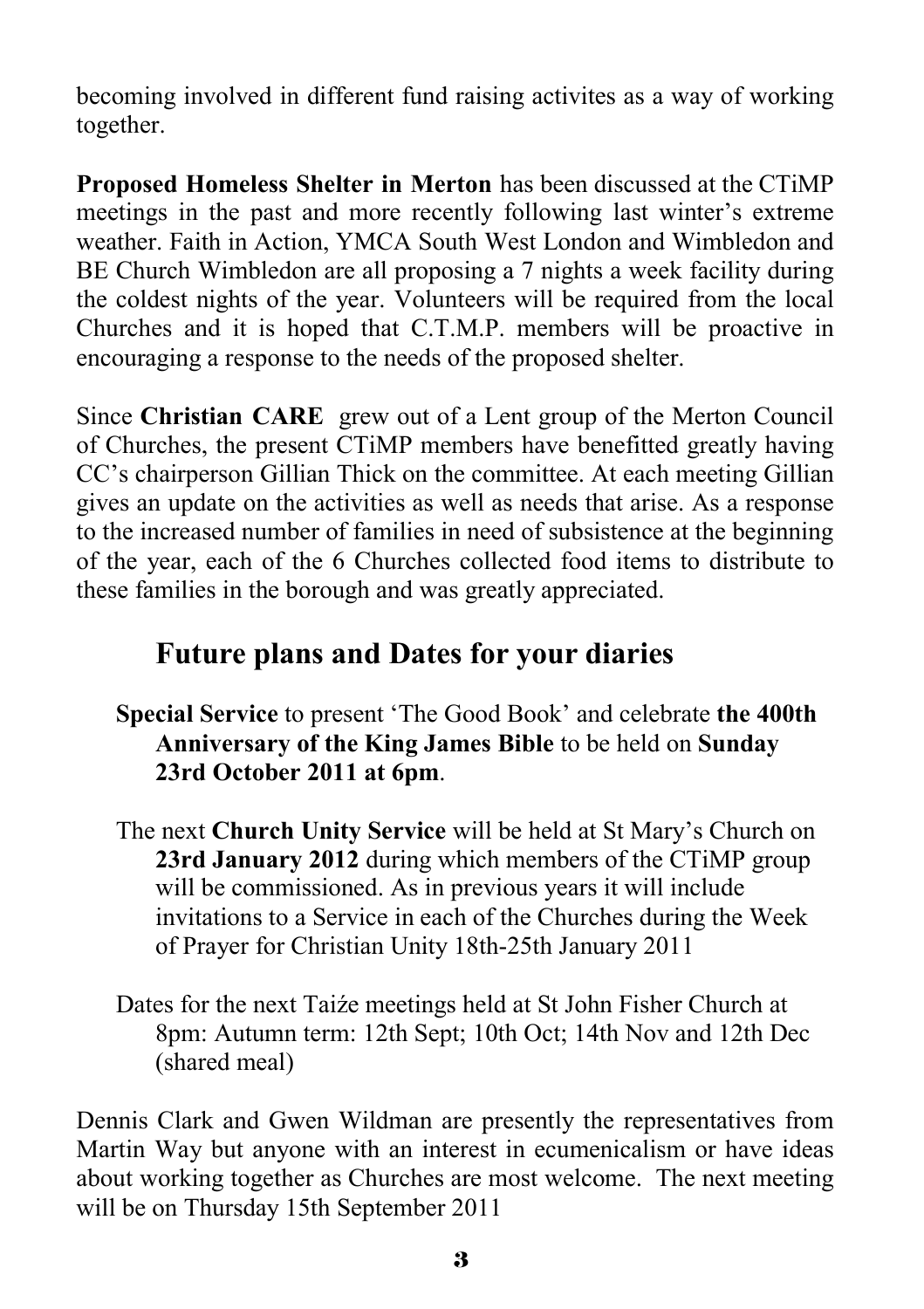

## NO WAY OUT

Andrew Johnston, Advocacy Director of CSW (Christian Solidarity Worldwide, will cycle from John O'Groats to Lands' End, covering 888 miles over ten days, to raise money for CSW's No Way Out campaign for Egyptian **Christians** 

Andrew said, "No Way Out and the plight of Christians in the Middle East really struck a chord with me, having met so many Christians fearing for their future across the Middle East. Working for CSW I am privileged to see up close and personal, the difference that CSW's support makes to so many people's lives and the importance of supporting Christian communities that don't enjoy the same freedoms we take for granted



that in Europe. I am delighted to support Egyptian Christians and to help them play their role in the new Egypt."

His journey begins in John O'Groats on 21st August, taking in Glasgow on 23rd August and Manchester on 26th August, with a stopover at the Greenbelt Festival at Cheltenham Racecourse on 28th and 29th August, where Greenbelters with bikes will join him on a ride to Strood. He will then continue his cycle, aiming to reach Land's End by 31 August. So hopefully as you read this he is taking a well deserved break from the saddle.

His plan is to raise £1,000 for CSW's No Way Out campaign, which aims to support Egyptian Christians through prayer, solidarity and action. Christians in Egypt have lived with the threat of discrimination, harassment or violence for decades, and CSW's campaign aims to support them as the vital political reform process begins.

For more information about CSW and the Now Way Out campaign visit their webpage at www.csw.org.uk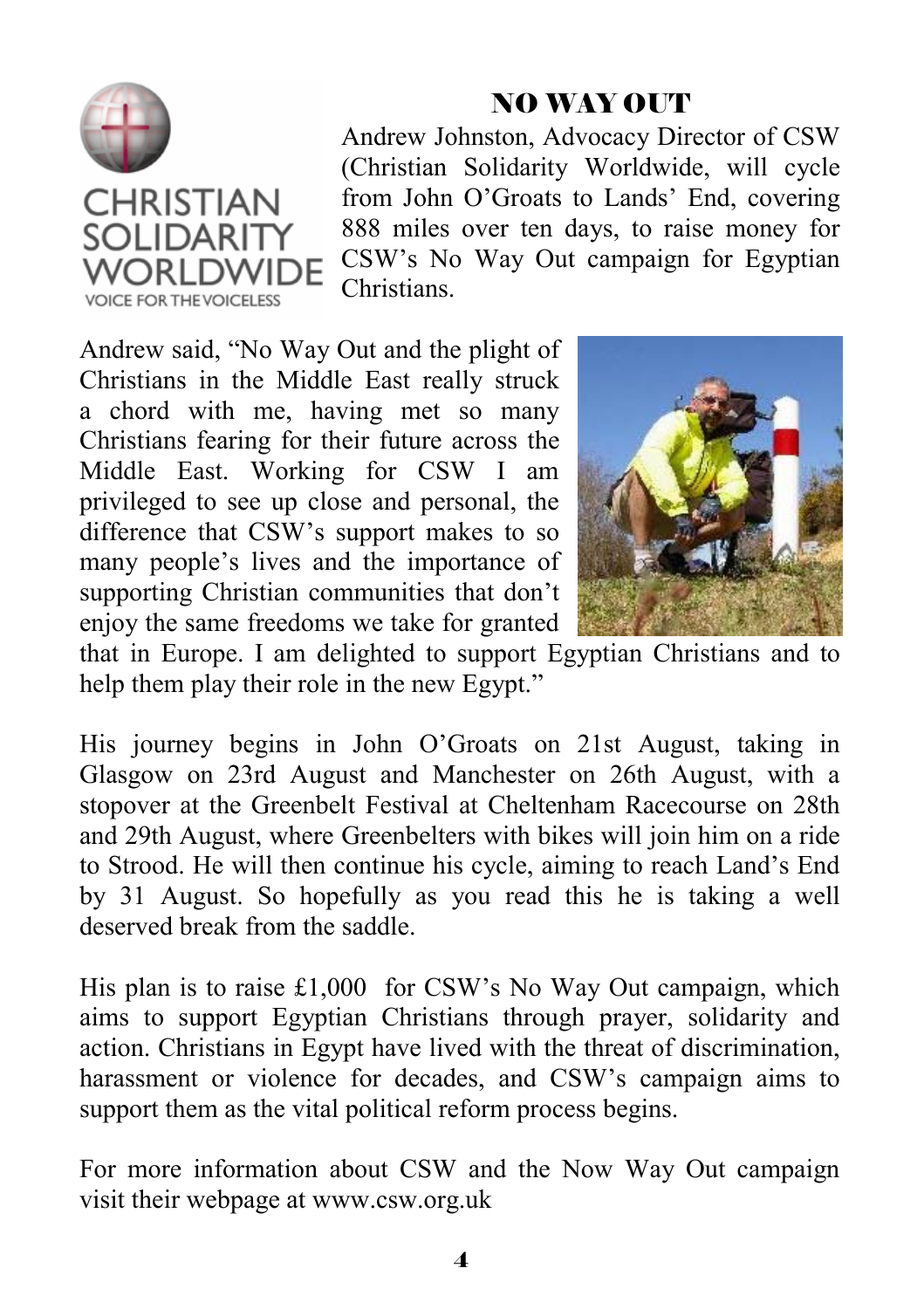## **SURREY CHURCHES PRESERVATION TRUST**

# **RUXLEY CHURCH RIDE & STRIDE SATURDAY 10th SEPTEMBER 2011**

#### **Background**

Most counties in England have annual 'Bike Rides', on the second Saturday in September, to raise money for the restoration and repair of buildings for Christian Worship.



The idea is that cyclists (and walkers) are given a list of churches and chapels in the area of their choice. They map out their own route to visit churches by bike or on foot, and then get friends to sponsor them for a fixed amount per church visited.

The money that is collected is divided into two. This year Half the monies go to Ruxley Methodist Church; the other half is retained by the Surrey Churches Preservation Trust for distribution to churches in need. In the dozen or so years that the Bike Ride has been running in Surrey, over £250,000 has been raised.

#### **Organisation**

The umbrella organisation is the **Surrey Churches Preservation Trust**, with trustees from most Christian denominations. The Trustees give out grants twice a year to deserving applicants from the monies collected during the Bike Ride.

#### **Dust off your bike and come and join us...**

Members of Ruxley have been taking part in this for many years, with varying numbers of riders. In the past we have had both a men's group and a ladies group.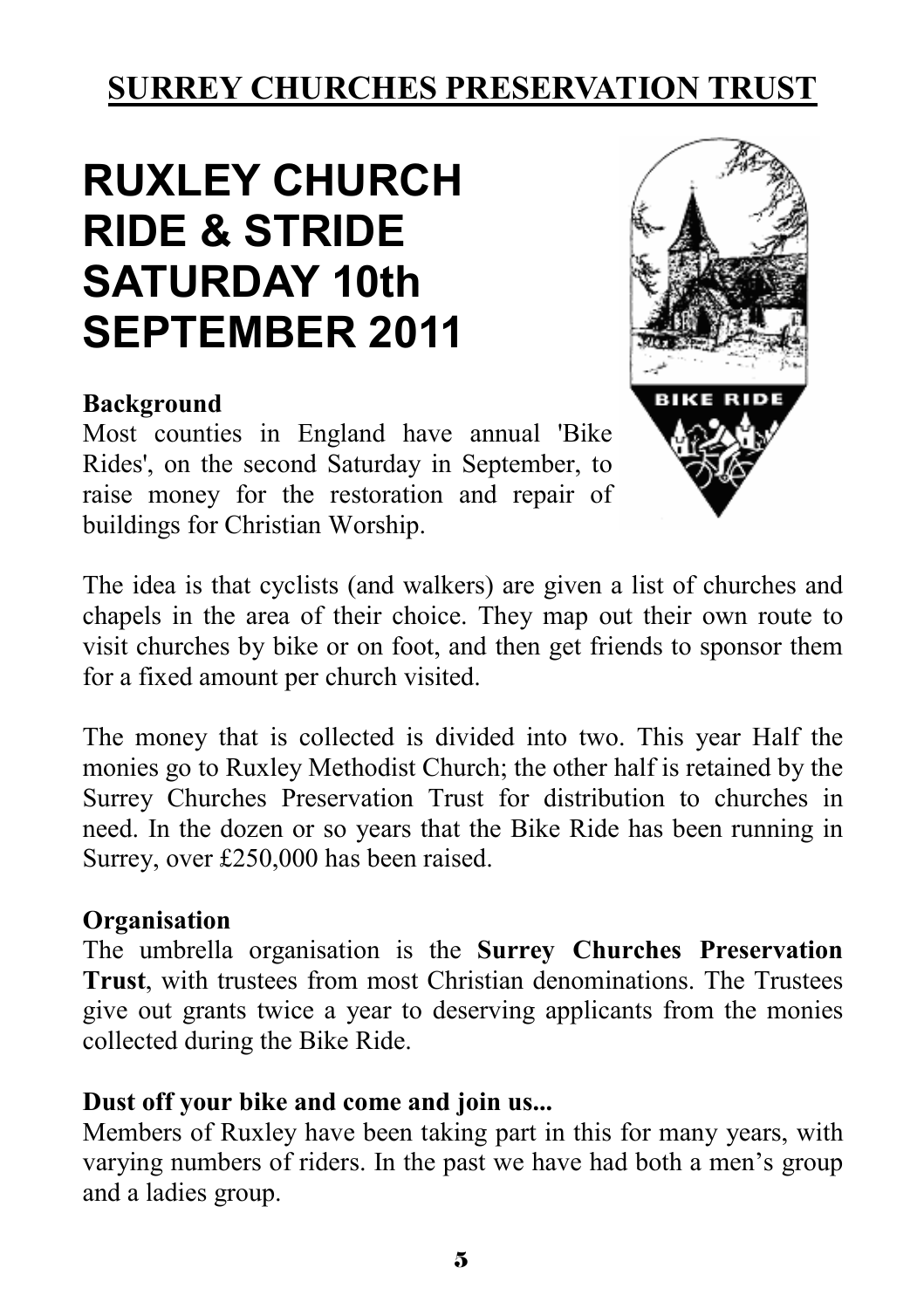Many churches provide drinks on the way, and you can have a look inside. It's a very sociable time and fun to discover hidden routes round the neighbourhood.

For more information about the ride or to say you are coming please contact Chris Meineck on (020) 8394 2101. To find out more about the Surrey Churches Preservation Trust visit their website at www.surreychurchespreservationtrust.org



#### BIG BRUNCH

Come and join us for Big Brunch on Saturday 17th September from 10am until 1pm. Not only will you be able to get a Full English for only £4 but you will be helping us raise money for the Spring Harvest Fund.

 $\langle 0 \rangle$   $\longrightarrow$ 

#### SIGMA CHRISTMAS PRODUCTION



Once again 'SIGMA' are going to put on Christmas musical production. As yet all is veiled in secrecy but a little mouse has told me the performances will be on December 16th & 17th.

Rehearsals will be on Sunday afternoons from 4pm, starting in September at Martin Way Methodist church.

SIGMA is a Greek letter meaning 'All things coming together'. SIGMA is open to all actors, singers, people who love to help backstage. The group is made up of mixed ages form the whole circuit, so if why not come along and join us.

For more information please contact Anne Conquest. Tel no: (020) 8942 7147 or Email aconquest@btinternet.com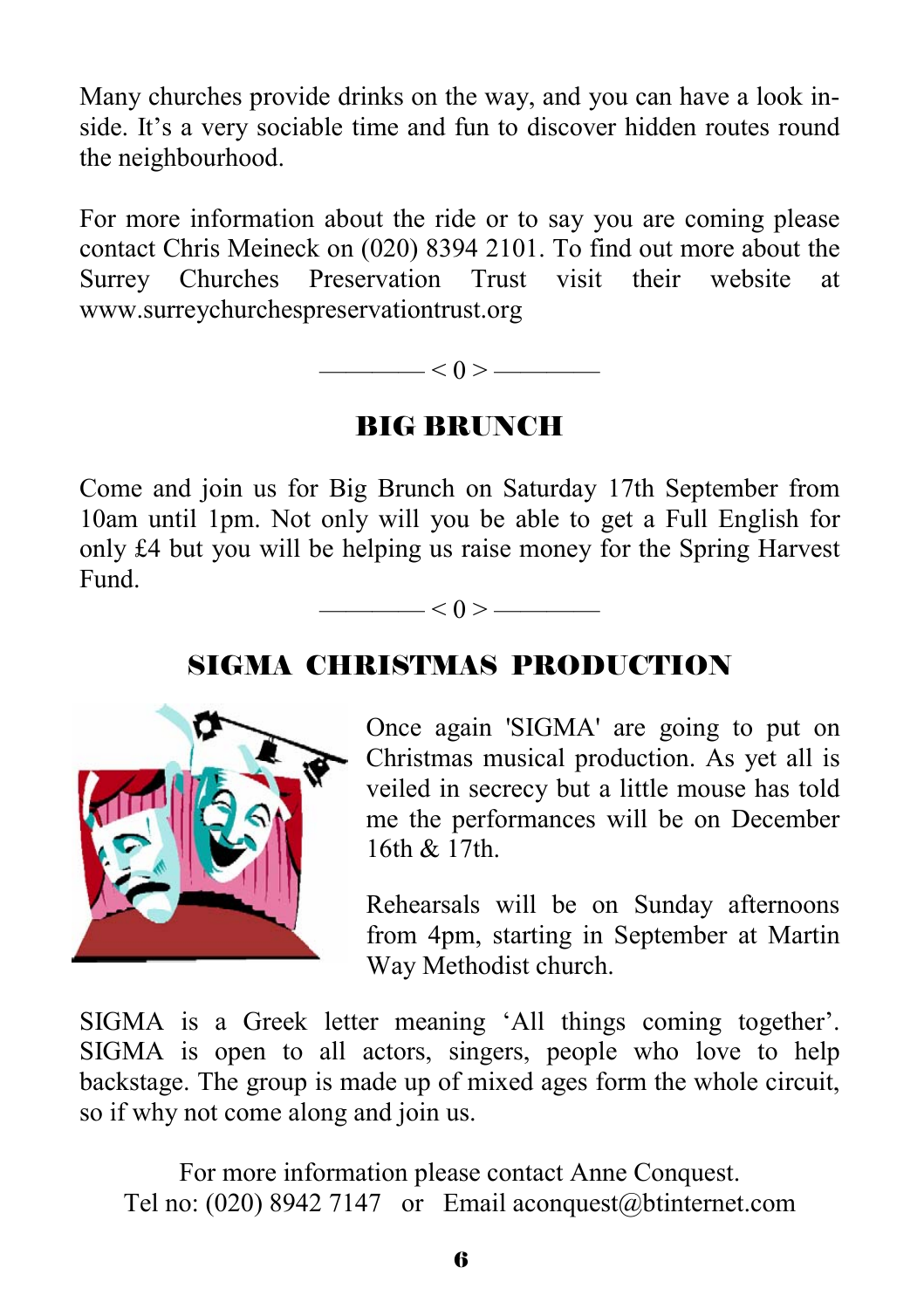

## DROUGHT IN EAST AFRICA

Communities in East Africa are currently facing the worst drought for 60 years. More than 10 million people are thought to be affected across the region, with Ethiopia, Kenya and Somalia hardest hit. Two successive failed rainy seasons have meant lost harvests and the decimation of livestock. Soaring food prices have exacerbated the situation, leaving many people hungry and unable to meet their basic needs. The World

Food Programme has warned that desperate hunger threatens millions of **lives** 

MRDF (Methodist Relief and Development Fund) has launched an emergency appeal fund to support people facing drought and hunger in this region. Working through MRDF's emergency partner network, the ACT Alliance, support will be targeted at the most vulnerable groups, in particular children, the elderly and nursing mothers. The appeal will also aid relief efforts in the Dadaab refugee camp on the Somalia Kenya border, which is experiencing a massive increase in the number of new arrivals each day as people leave their homes in search of food. In addition to meeting immediate needs, the appeal will support projects which aim to provide vulnerable communities across sub-Saharan Africa with food security in the longer term.

"Urgent action is needed to prevent this crisis from becoming a famine," said Kirsty Smitr" MRDF's Director. "Donations to our appeal fund will help us to meet people's immediate needs and crucially also ensure that long-term issues are addressed as well. As the situation develops we will continue to work in conjunction with partners and churches in the region to identify and respond to the highest priorities."

MRDF envelopes have been in the church recently but if you have missed them you can still make a donation. To donate by telephone using a credit or debit card, call 020 7224 4814. Alternatively you can donate by cheque payable to 'MRDF' and post to MRDF, 25 Marylebone Road, London NW1 5JR.

For more information about the MRDF, please visit their website at www.mrdf.org.uk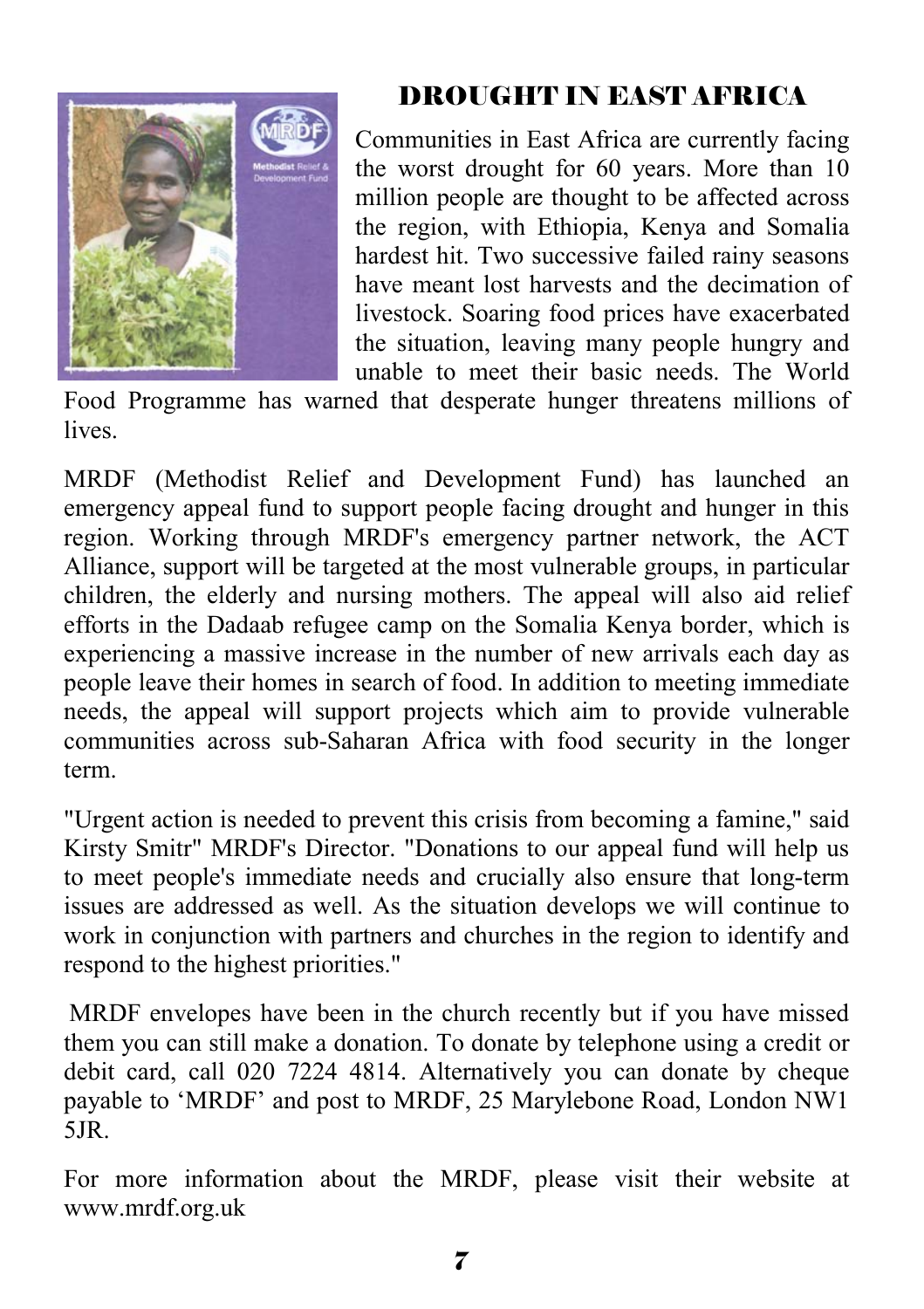

The Methodists' Handwritten Bible goes online

The complete Methodists' Handwritten Bible, created by tens of thousands of people across Britain and Northern Ireland, is now online and accessible via www.deepeningdiscipleship.org.uk. It will also be available for display at churches, Bible Fresh events, anniversaries and museums up until the 2012 Methodist Conference.

The Handwritten Bible contains 7,000 pages of text and illustrations transcribed by people from every part of Britain and further afield. More than 30,000 volunteers joined in from across communities including prisons, schools, colleges, libraries, nursing homes, airports and shopping centres - to copy the whole of the NRSV translation of the Bible after Methodists voted to transcribe the Scripture at the Conference in Portsmouth last year.

Since the first volume went live on the Deepening Discipleship website last month, the Handwritten Bible has been viewed more than 1,000 times. Most of those readers accessed the site from within the UK, but there have been visitors from 76 other countries, including the United States, Malaysia, Australia and South Africa.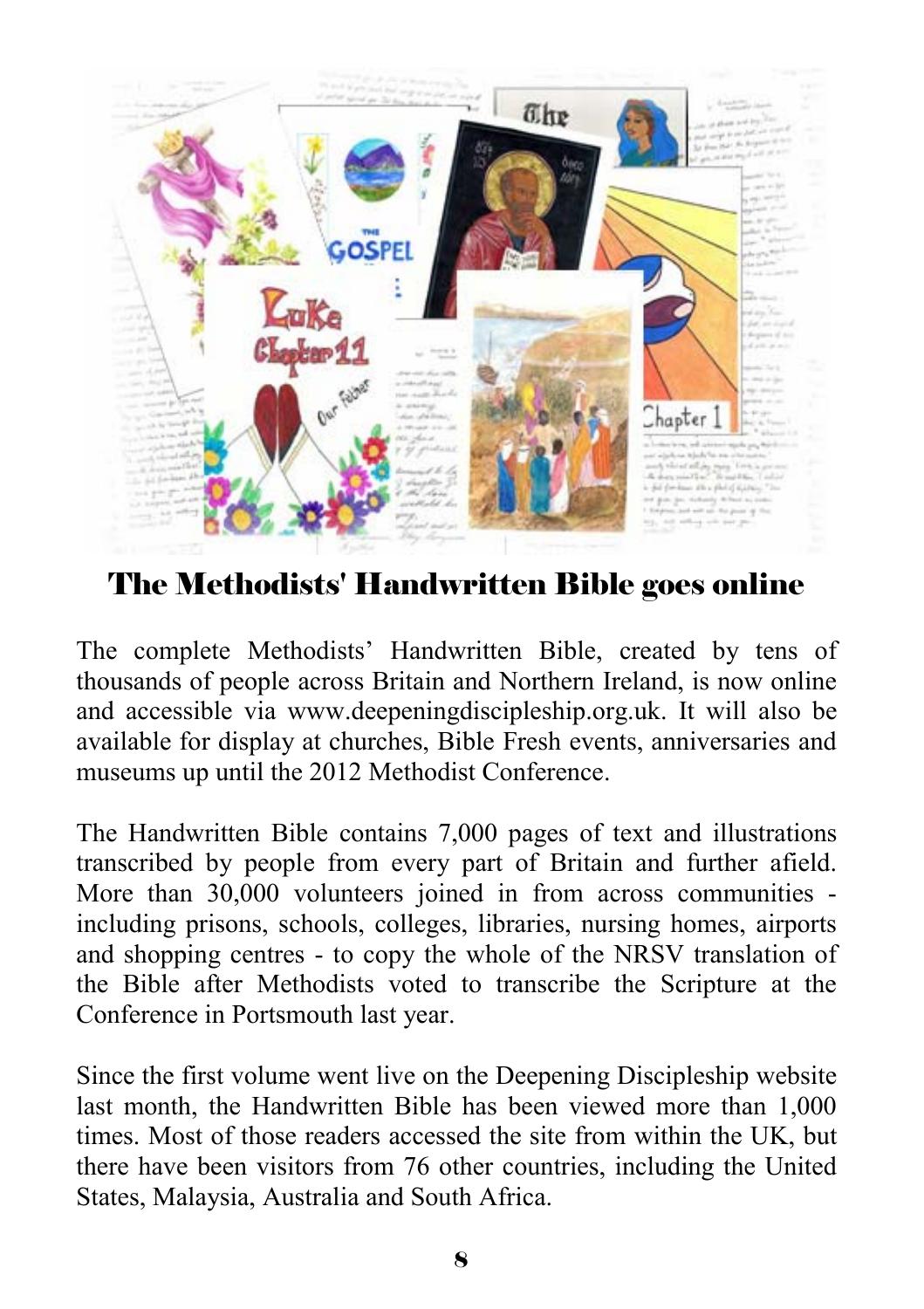Revd Jenny Ellis, Co-ordinator of Evangelism, Spirituality and Discipleship, said: "We have already had many people asking to display the hardbound copies of the Bible, including a request from the Caribbean. The Handwritten Bible has been divided up into 31 volumes; some of those volumes are currently on display at the Liskeard Methodist Church in Cornwall while others are on show at Worcester Cathedral. Now that all the volumes are online, people can view the whole Bible. It's a way of connecting us all together as we value and celebrate the Scriptures."

As part of the 400th anniversary of the King James Bible, people were invited to join in handwriting verses from the Scripture. Verses have been written in English, Chinese, Welsh and Braille with accompanying illustrations. The London Districts were responsible for Ezekiel and Revelation.

Dave Webster, Internet Communications Coordinator who was responsible for uploading the Handwritten Bible online, said: "The Handwritten Bible has the human touch. The care and love that people put into it are expressed in the ever-changing handwriting and illustrations. This makes reading it a unique and moving experience."

———— < 0 > ————

## WOULD YOU FALL FOR IT?

Several years ago the New Statesman had a competition for its readers to suggest misleading information for tourists visiting this country.

Gerard Hoffuung submitted 'Try the famous echo in the British Museum Reading Room.'

Another was: 'On first entering an Underground train, it is customary to shake hands with every passenger.'

And for the drivers: 'A single yellow line along the side of the road means you can park there. A double yellow line means you can double park.'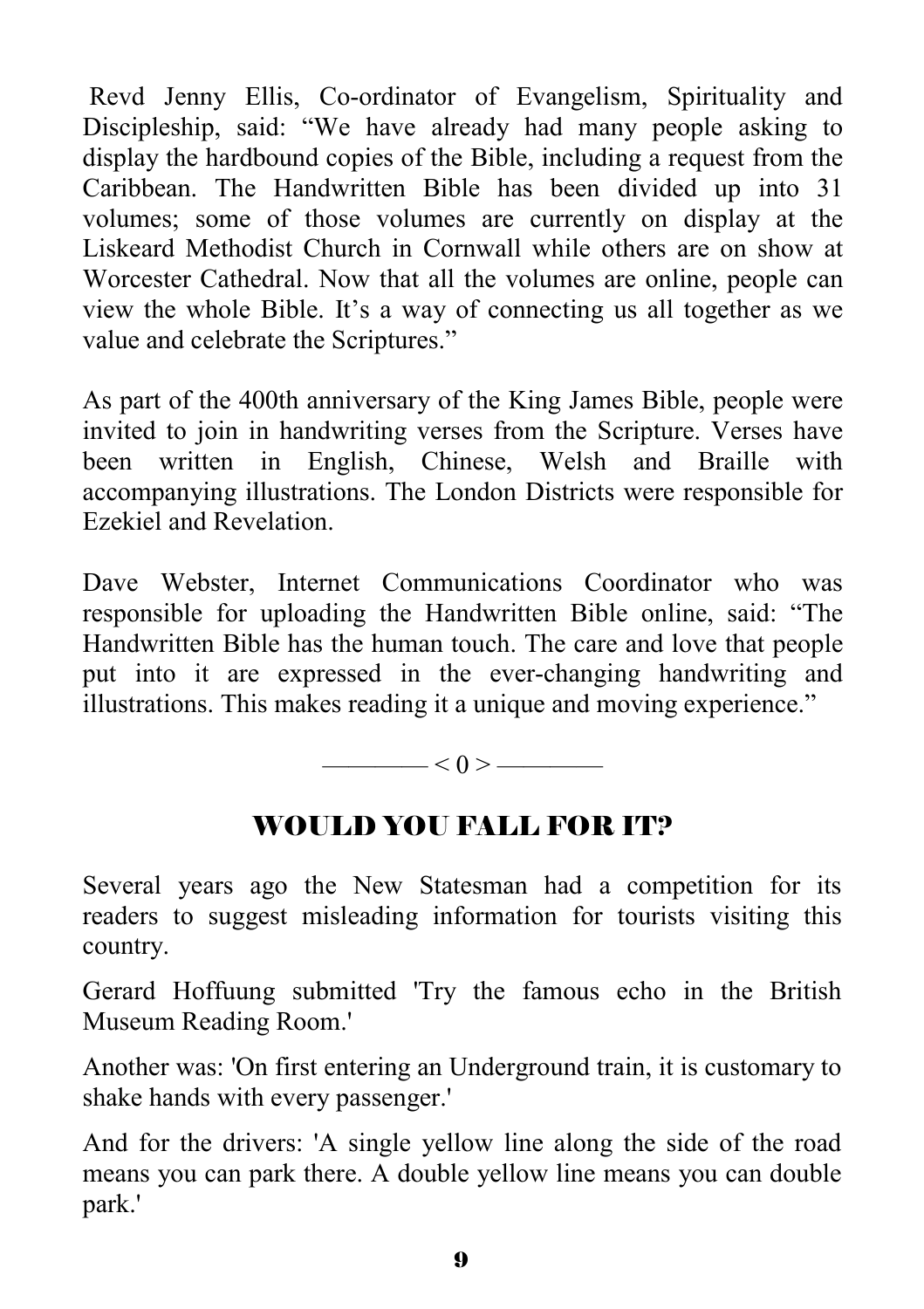## THE METHODIST CHURCH RESPONDS TO THE RIOTS

Methodist churches in their local communities have been working and praying hard in the aftermath of the riots across England last month. There have been prayer vigils in Tottenham, Wolverhampton, Central London, Manchester and Birmingham, and many other locations.

Street pastors, town centre and retail chaplains have been out on the streets; Methodist ministers have been interviewed on local radio stations; Wolverhampton churches are helping small businesses which have lost all their stock; The Nexus Fresh Expression in Central Buildings, Manchester has been offering free coffee to people helping with the clean-up.

Commenting on the events, the chair of the London District, the Revd Jenny Impey said, "A number of our people live close to the hot spots and have spoken of their shock at what they have witnessed, but are responding in positive ways by helping with clean-up operations, calling together people for prayer and positive action and contacting church members to ensure that they are OK.

"Many people across London and elsewhere are counting the cost of the destruction on our streets. Our churches, which are at the heart of the communities affected, want to play their part in partnership with others to bring healing and peace to those areas, and demonstrate that this city is a place of peaceful, diverse and vibrant communities."

If you would like to make a cheque donation to the Mission in Britain Fund which makes grants to local churches and circuits. Please make it payable to 'Mission in Britain Fund' and send it to The Mission in Britain Fund, Methodist Church House, 25 Marylebone Road, London NW1 5JR.

#### **A Prayer for broken communities in UK cities**

Loving God, you call us into community, and we only become truly ourselves as we are for others.

Forgive us for our brokenness and heal the hurts of communities damaged in the recent troubles in our cities in the United Kingdom.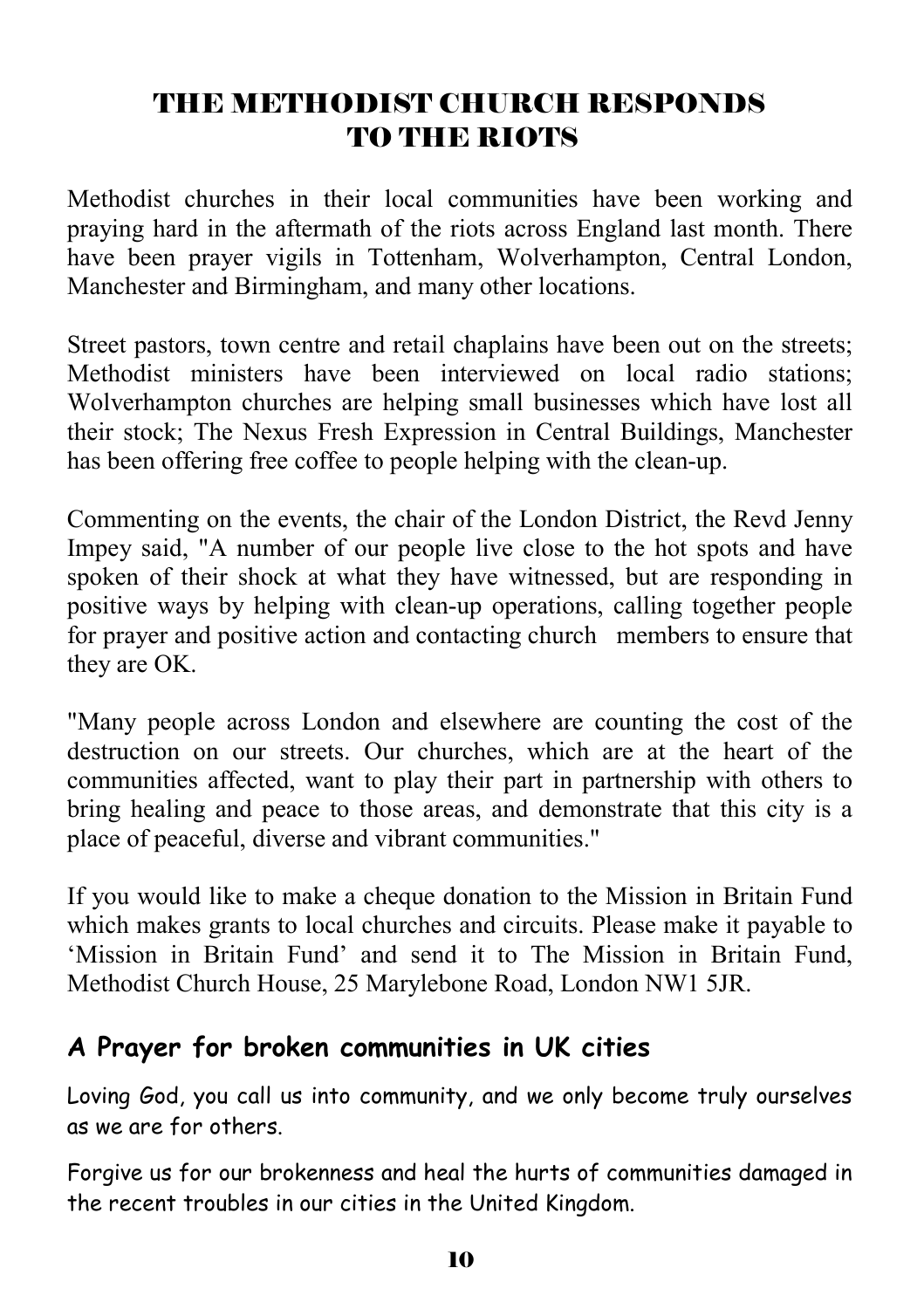Help us to restore the harm to neighbourhoods, buildings and relationships and to rekindle hope where fires of anger and disappointment raged.

Give to the Church in areas of trouble the courage and creativity to be there for others, and to be part of your gracious work of restoration and recovery.

We ask this in the name of Jesus Christ, who is our peace and who keeps breaking down the barriers that divide us from each other. Amen

*Prayer by Revd Mark Wakelin* 

 $\longrightarrow$  < 0 >  $\longrightarrow$ 

## WIMBLEDON FRUIT DAY

On Saturday September 17th Abundance Wimbledon will hold a Fruit Day in Wimbledon. There will be a fruit press and fruit related stalls at St.Marks Church, just behind Wimbledon Library, from 11am - 2pm.

> Have you got any ideas about what to put on a stall? Do you have skills in baking with fruit or preserving it? Let us know!

> Phone Juliet 8946 2514 or Joyce 8946 3750 Or drop us an email abundancewimbledon $@$ gmail.com

# **ABUNDANCE WIMBLEDON**

This is a project to encourage people to pick fruit and to eat it. There are many fruit trees around Wimbledon in gardens and public places. but every year a lot of the fruit goes to waste. Our aim is to help people harvest the fruit and use this wonderful, free food.

Have you got a fruit tree in your garden or near you? Then let us know about it and donate surplus fruit to Abundance Wimbledon. If you need help to harvest, we may be able to lend a hand.

#### Volunteer to harvest, distribute and process fruit

The plan is to help people to pick fruit, distribute the surplus to the community and to make juice and other foods. We particularly want to supply schools, care homes and people who can't afford fresh fruit. If you would like to help with fruit-picking this summer and/or with finding ways of using the fruit, then please get in touch. The more people involved, the more things we can do.

> Joyce 020 8946 3750 abundancewimbledon@gmail.com

Abundance Wimbledon thanks Merton Council for its support.

**Please contact:**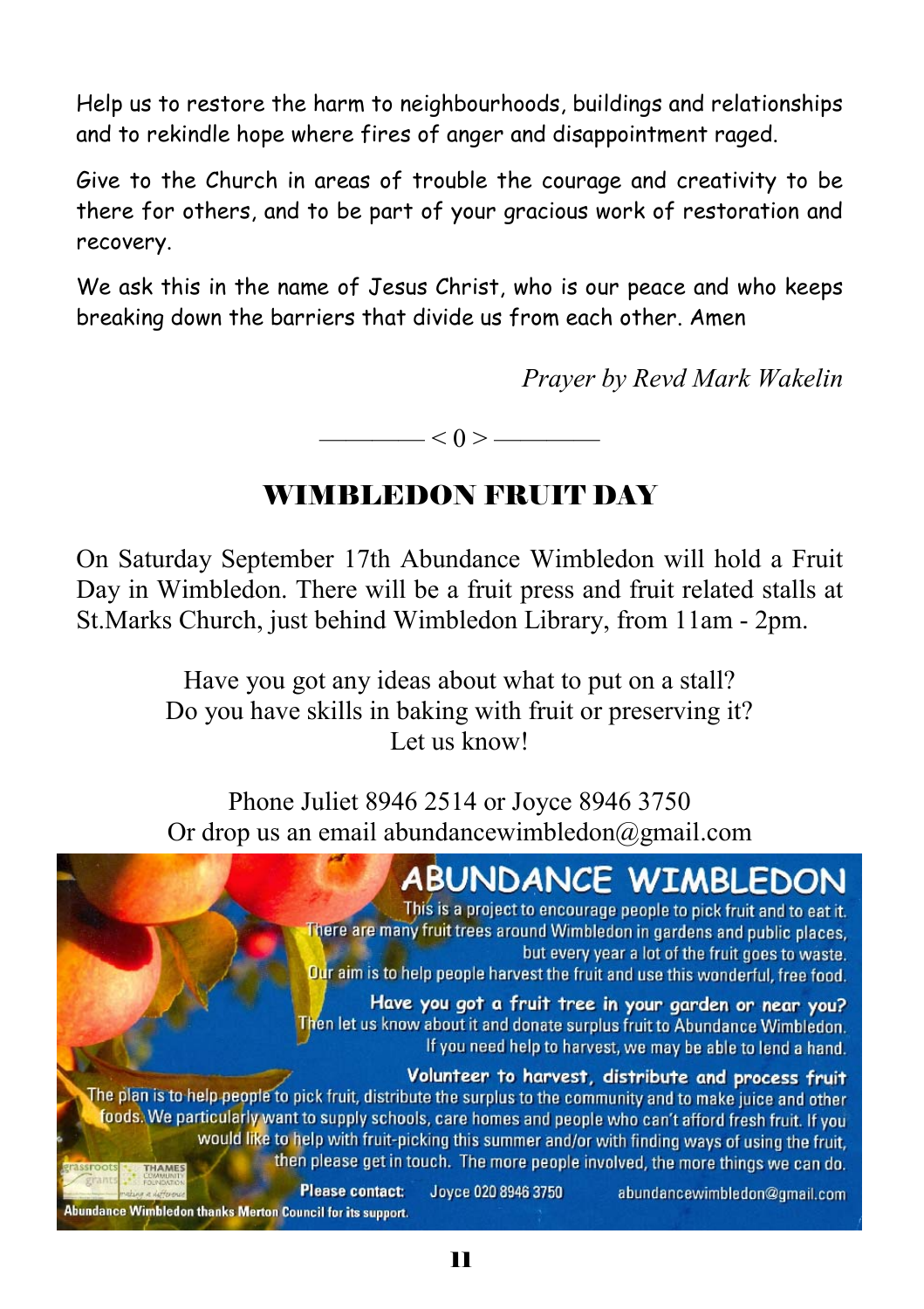## BOOK REVIEWS from RE:FRESH BOOKS Summer Book Sale

Re:fresh books are offering a number books at less than the RRP, here are their top 6 best selling books.



#### *If you want to Walk on Water You've got to get out of the Boat* by John Ortberg 416 pages paperback, RRP£6.99

The book that inspired the launch of re: fresh books  $\&$ christian resources is still a best-seller.

John Ortberg challenges us to step out of our comfort zones and experience the tremendous potential of the life of faith.

Winner of the 2002 Christianity Today Book Award!



#### *The Grace Outpouring*

by Roy Goodwin and Dave Roberts 192 pages paperback, RRP£7.99

The story of how Roy Goodwin and his wife established the Ffald-y-Brenin house of prayer in a remote corner of Wales and of the many people who have been blessed through this and other prayer initiatives including the Caleb Prayer movement

## *The Marriage Book*

by Nicky and Sila Lee 346 pages paperback, RRP£7.99

From the *Alpha* stable, this popular book is described as "great to give to friends who are getting married or those already married."

How can we stay happily married to one person for the whole of our lives? How do we resolve conflict?

Nicky and Sila Lee have been married for over 30 years and have four children. They are on the staff of Holy Trinity Brompton in London.

The Marriage Book is designed to prepare, build and mend marriages.

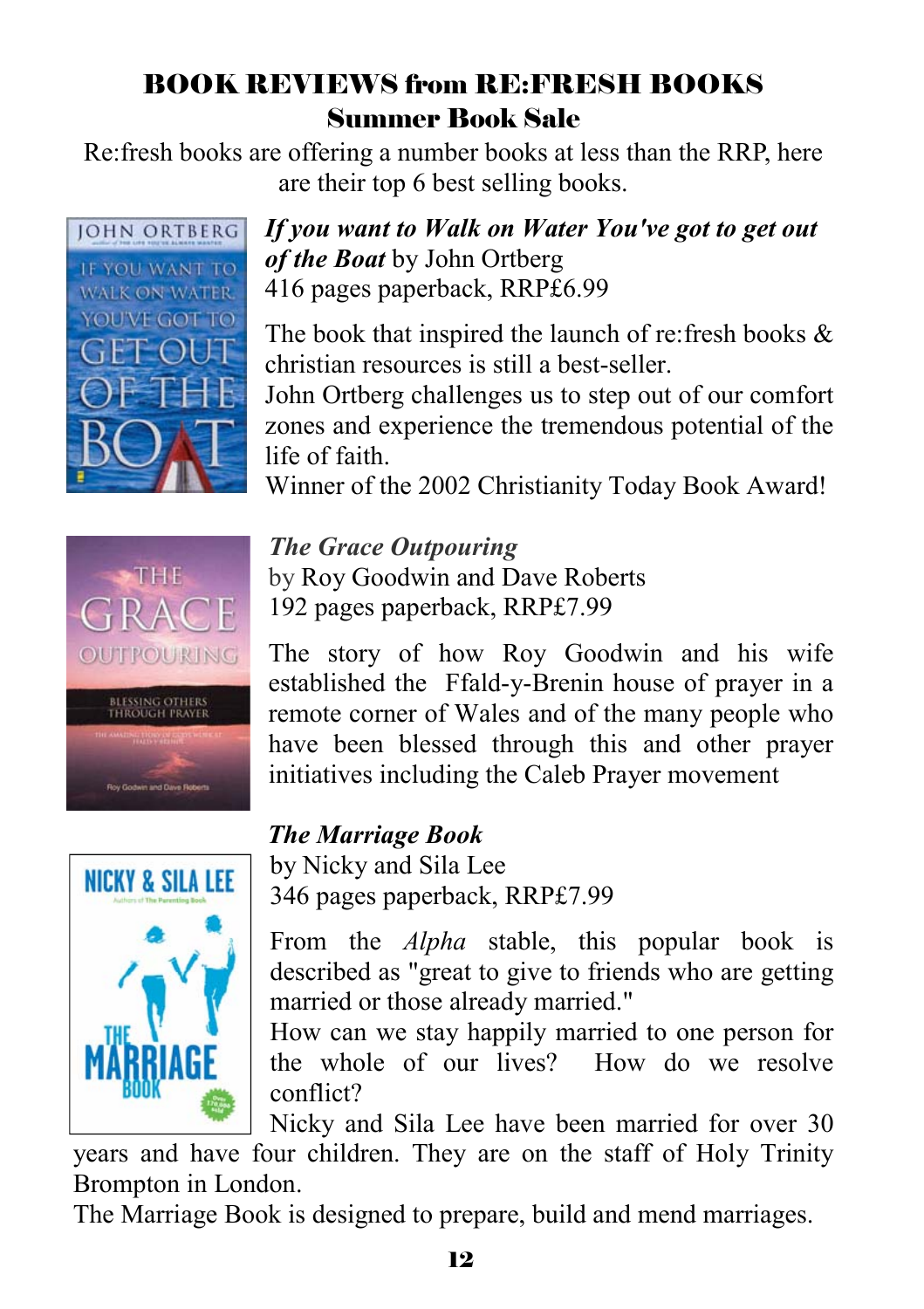

#### *Faith under Fire*  by Andrew White ("The Vicar of Baghdad") 160 pages paperback, RRP£8.99

Andrew White has seen the best and worst of humanity: articulate, agreeable imams and rabbis; Christian venality and dishonesty. What has kept him willing to see the best? Every time he returns to Iraq he may be saying goodbye to his family for the last time. What do they think? He suffers from MS. How does he

remain cheerful despite his physical weakness, and its progression? What does he say to God, alone in his study?



#### *The Radical Disciple*

by John Stott 160 pages paperback, RRP£9.99

The last book from the Christian statesman who was once billed by *Time* Magazine as one of the world's 100 most influential people.

The book is a call to God's people to live fully-commited lives. He examines eight neglected

areas of discipleship - non-conformity (to the world), Christlikeness, Christian maturity, Creation-care, a simple lifestyle, balance (individual discipleship and corporate fellowship, worship and witness, pilgrimage and citizenship), and an awareness of our mortality.



#### *Counterfeit Gods*

by Timothy Keller 240 pages paperback, RRP£8.99

Three thousand years ago, the most developed nations in the world worshipped idols, gods of wood and stone. Today we may laugh at their ignorance but the modern manifestations of idolatory are no less foolish and just as harmful. Timothy Keller looks at the empty promises of love, money and power.

*All of these books are available from re:fresh books & christian resources, 23 The Broadway, Tolworth, Surbiton KT6 7DJ*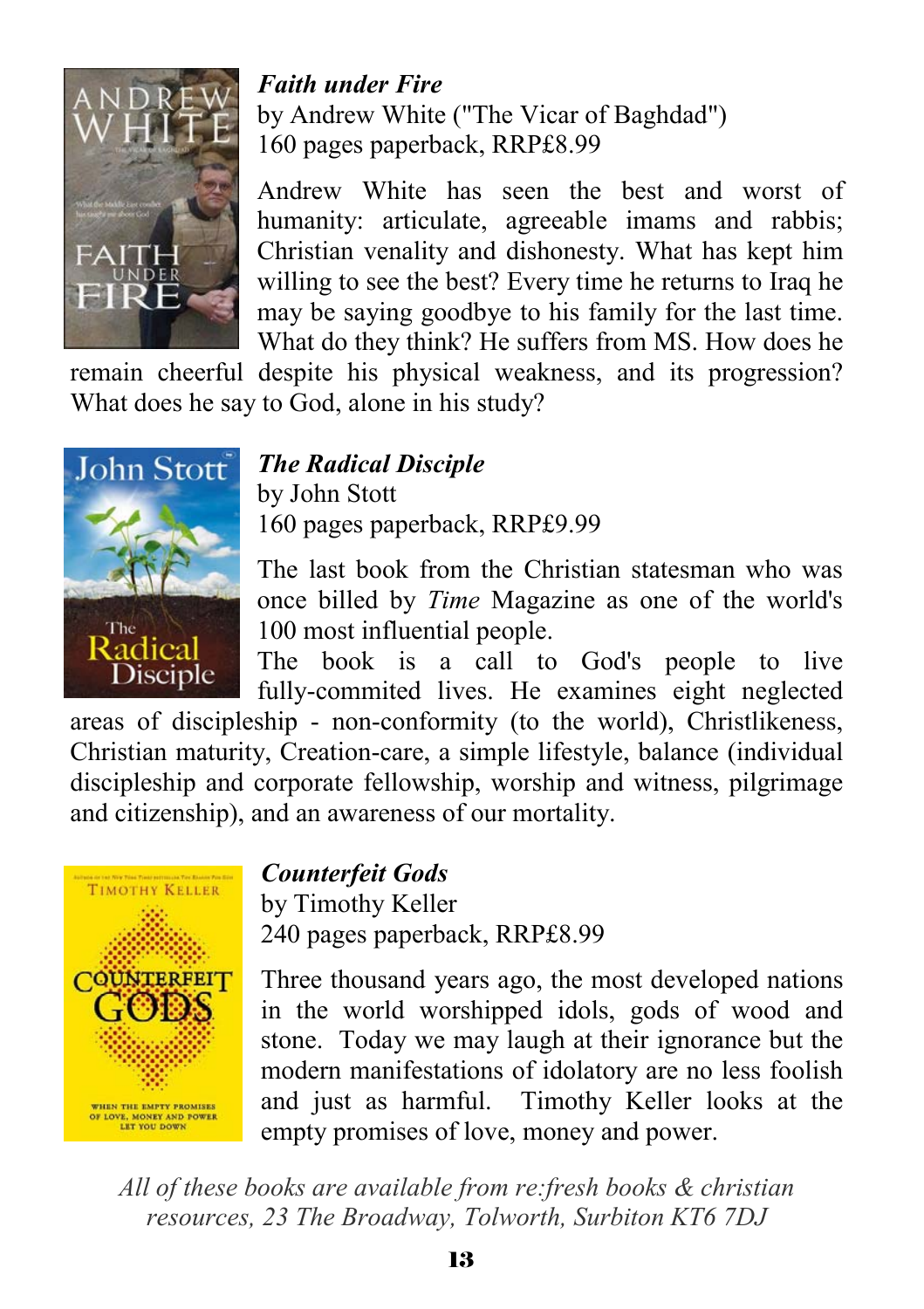



| Sun      | 4  | $10.30$ am          | All Age Worship led by Mark Williamson   |
|----------|----|---------------------|------------------------------------------|
|          |    | 6.30 pm             | Welcome Service at Ruxley for            |
|          |    |                     | <b>Rev Dr Martine Stemerick</b>          |
| Tue      | 6  | $10.30$ am-noon     | Coffee and Chat                          |
|          |    | 8.00 pm             | Time for Prayer                          |
| Sun $11$ |    | 9.45 am             | Food with Friends (before the service)   |
|          |    | 10.30 am            | Communion Service led by Rev Paul Timmis |
| Tue 13   |    | $10.30$ am-noon     | Coffee and Chat                          |
|          |    | 8.00 pm             | Leadership Meeting                       |
|          |    | $8.00 \text{ pm}$   | Time for Prayer                          |
| Weds 14  |    | 7.45 pm             | Midways Group - Welcome Back -           |
|          |    |                     | Informal Evening                         |
| Thurs 15 |    | $8.00 \text{ pm}$   | Circuit Meeting at Wimbledon Church      |
| Sat      | 17 | $10am-1pm$          | Big Brunch                               |
| Sun $18$ |    | $10.30$ am          | Morning Service                          |
|          |    | $6.30 \text{ pm}$   | Communion Service led by Rev Paul Timmis |
|          |    | Tue 20 10.30am-noon | Coffee and Chat                          |
|          |    | $7.30 \text{ pm}$   | Men's Supper Club - Silvia Baxter -      |
|          |    |                     | Christian Care                           |
|          |    | $8.00 \text{ pm}$   | Time for Prayer                          |
| Thurs 22 |    | 7.45 pm             | Midways Group                            |
| Sun $25$ |    | 10.30 am            | Harvest Festival led by Rev Paul Timmis  |
|          |    | Tue 27 10.30am-noon | Coffee and Chat                          |
|          |    | 8.00 pm             | Time for Prayer                          |
| Thurs 29 |    | $8.00 \text{ pm}$   | <b>Church Council Meeting</b>            |

*Please refer to the Website (www.martinway.org.uk) or Weekly Notice Sheet for any additional information*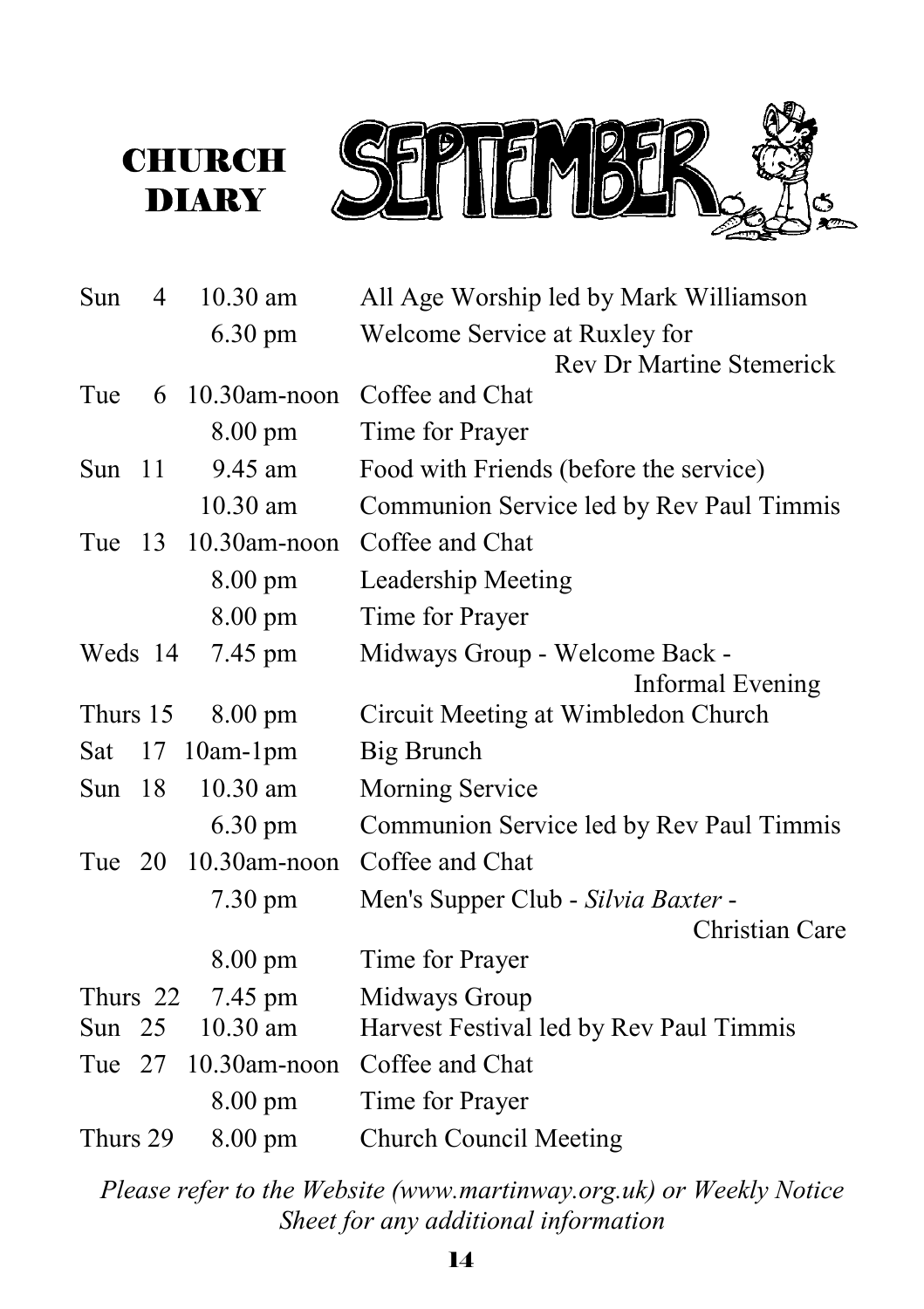## BIRTHDAY GREETINGS

We have many new additions to the church family recently.

If you wish to have your child's birthday mentioned in the Newsletter please pass the details to our Editor, Andrew Fox.

He can be contacted via email at roife@hotmail.co.uk or by phone on (020) 8330 7917.

 $< 0 >$  ——



We wish all of those why celebrate a birthday this month a very

 *Happy Birthday* 

and especially to:

**Abigail Fuwa on 15th September** 

#### FOOD WITH FRIENDS

 $\left| \alpha \right| < 0$  > ————

This is a very special invite from the Sunday Club for everyone in the congregation to join them for breakfast on Sunday 11th September. We will be starting before the service at 9.45am and then any families, young people and children can stay out while the service is on - sharing activities, games and more food together.

Please join us and invite friends, family and Neighbours to come along too.

———— < 0 > ————

#### WELCOME TO MARTINE

On Sunday 4th September at 6.30pm Ruxley Methodist Church will be holding a special service to welcome Rev Martine Stemerick to the Wimbledon Circuit as minister at Ruxley and Stoneleigh churches. Everybody is more than welcome to come along.